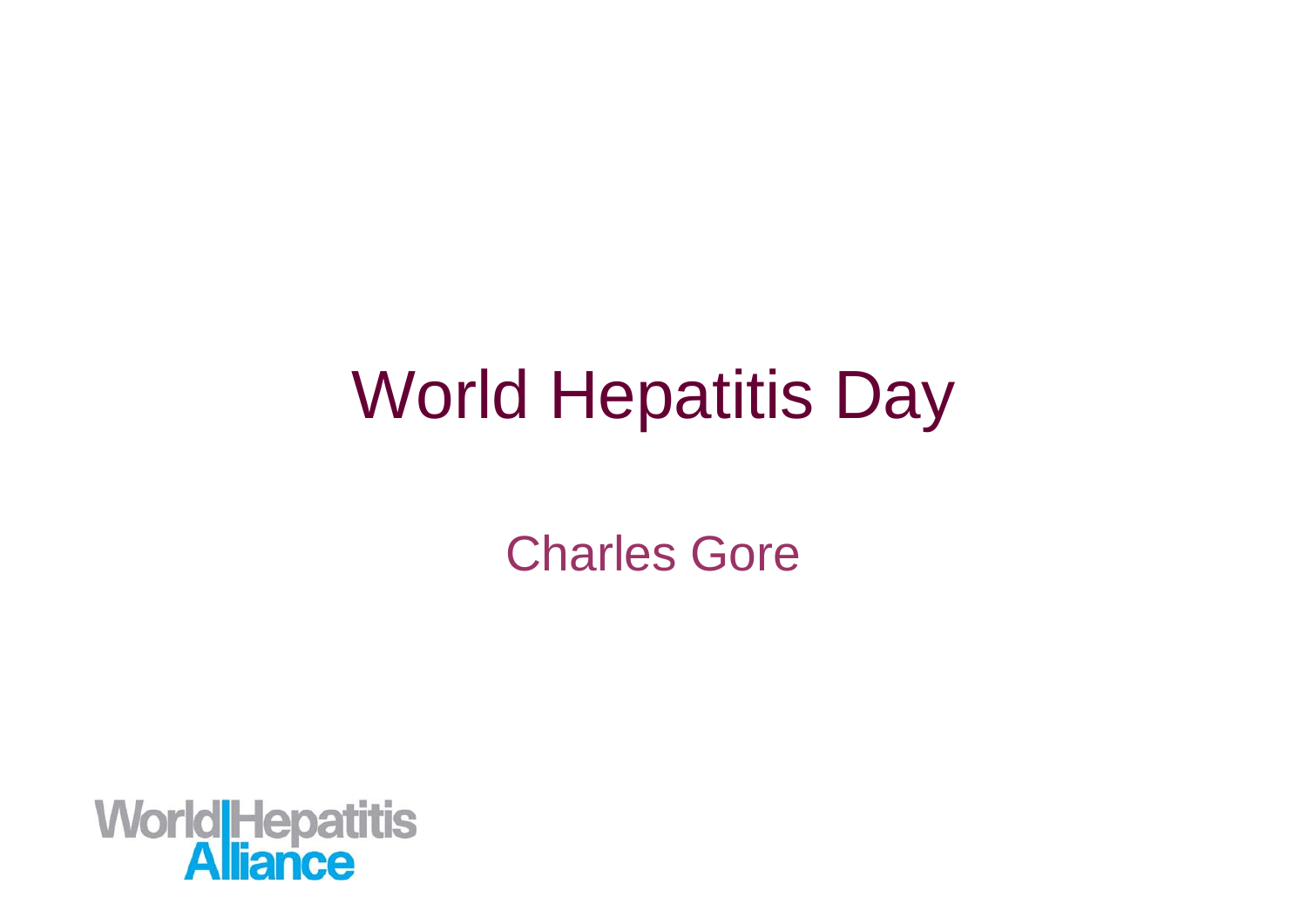# The past is a foreign country

- 2002 Getting European HCV patient groups together a British Liver Trust initiative
- June 2004 ELPA formed
- 2004 Oct 1 chosen as HCV Awareness Day
- EASL 2005 ELPA formally launched
- AASLD 2005 US groups refuse to get behind October 1st
- 2006 HCV awareness day becomes World Hepatitis Awareness Day
- 2006 ELPA agreement to find new date
- AASLD 2006 US groups asked to choose a single representative
- Input from WHO Europe why HBV and HCV together?

ELPA European Liver **Patients Association** F. De Renesselaan, 57 - 3800 Sint-Truider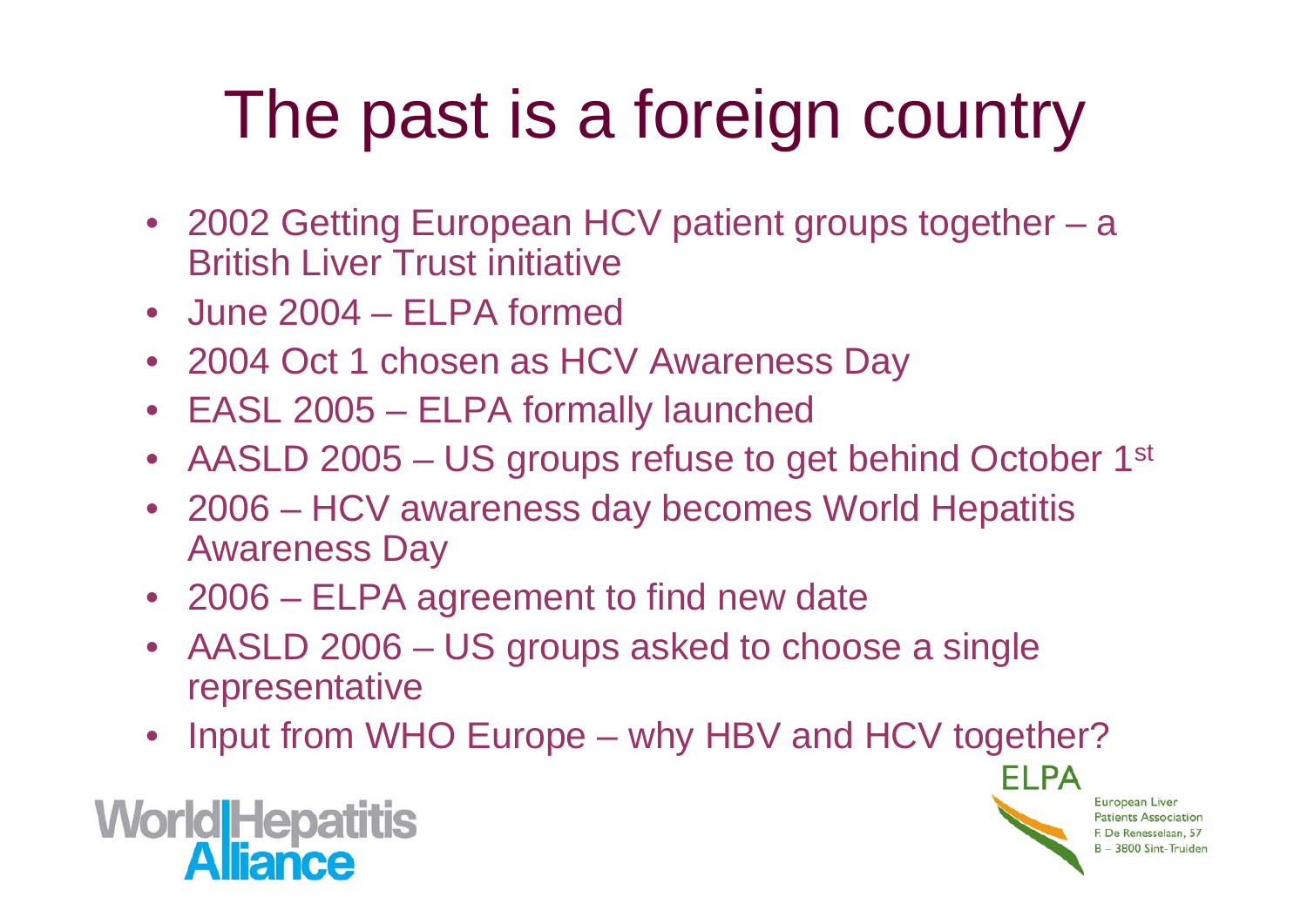Meeting in Barcelona (EASL) 2007

- Meeting of patient reps from Europe, N America, S America, Africa, China and Australasia as well as industry and WHO Europe
- A single day
- Agreement on steering committee
- Failure to agree messages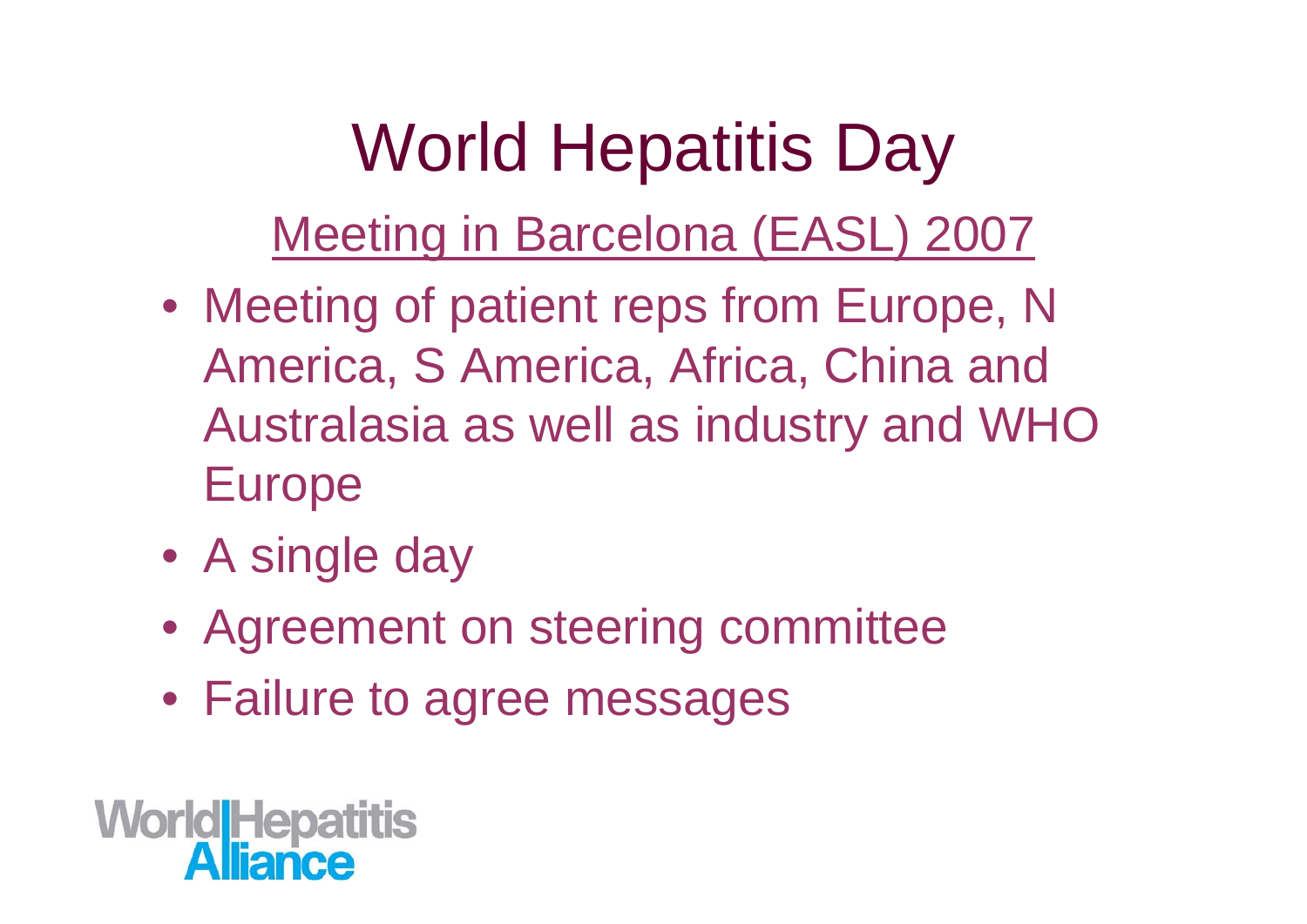#### Who should lead awareness raising?

- The pharmaceutical industry?
- Doctors?
- Rock stars?
- The media?
- Patients?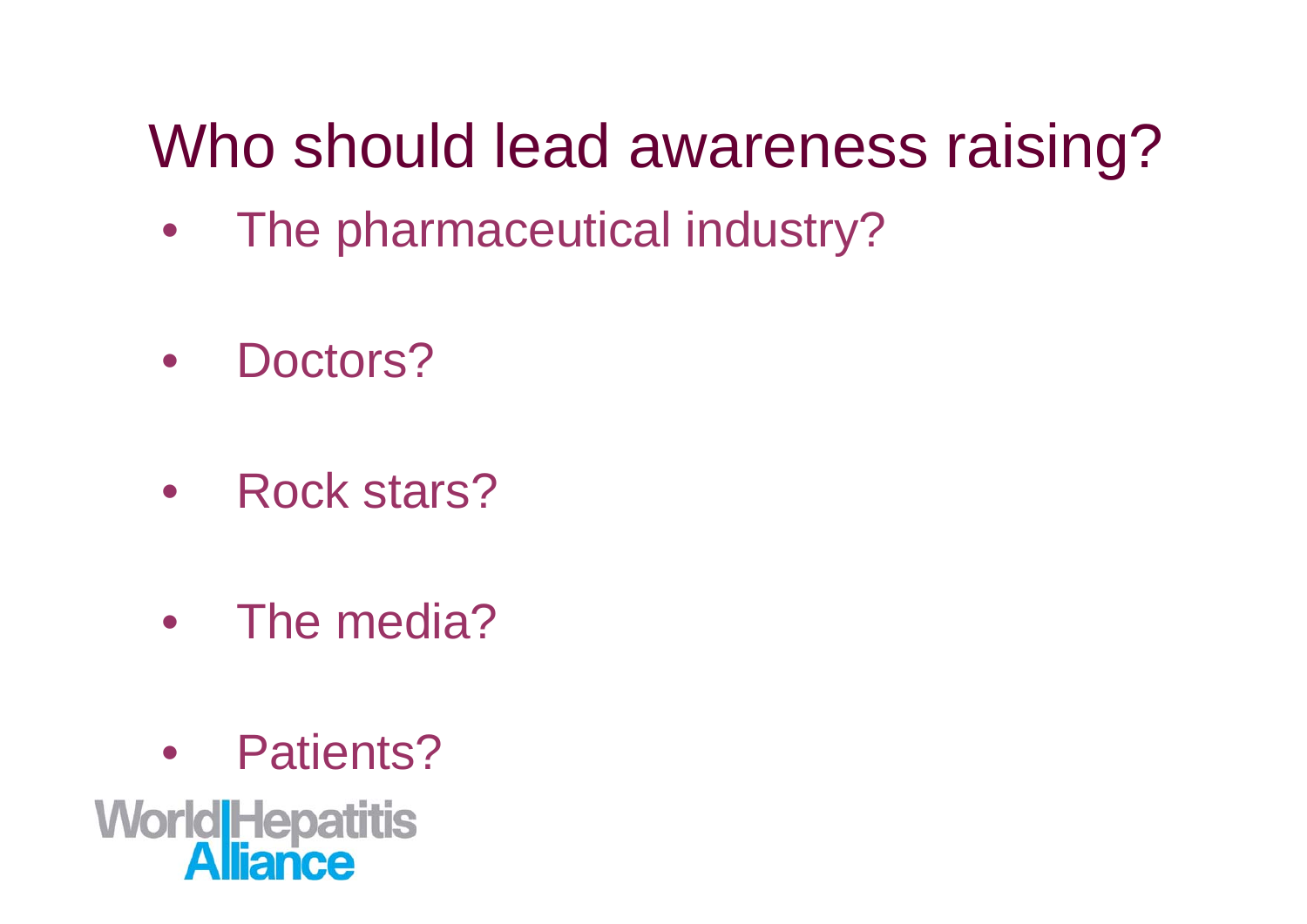- The need to start in 2008
- Budget of \$1 million
- Creation of World Hepatitis Alliance
- Communications agency competition Fleishman-Hillard chosen

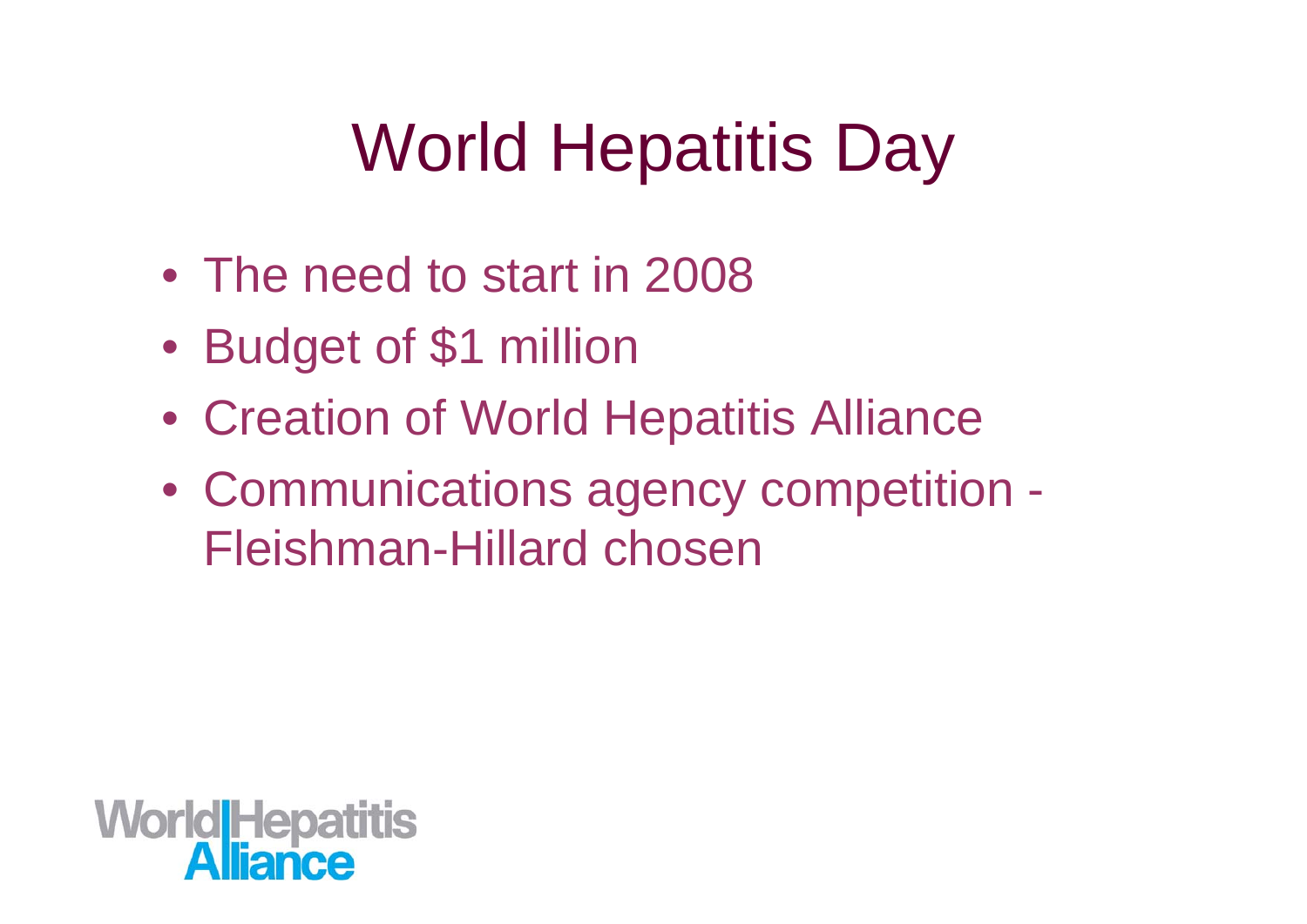**Components** 

- Teaser
- Websites
- Projections
- 12 Asks
- Hepatitis Atlas
- Endorsements/partners/support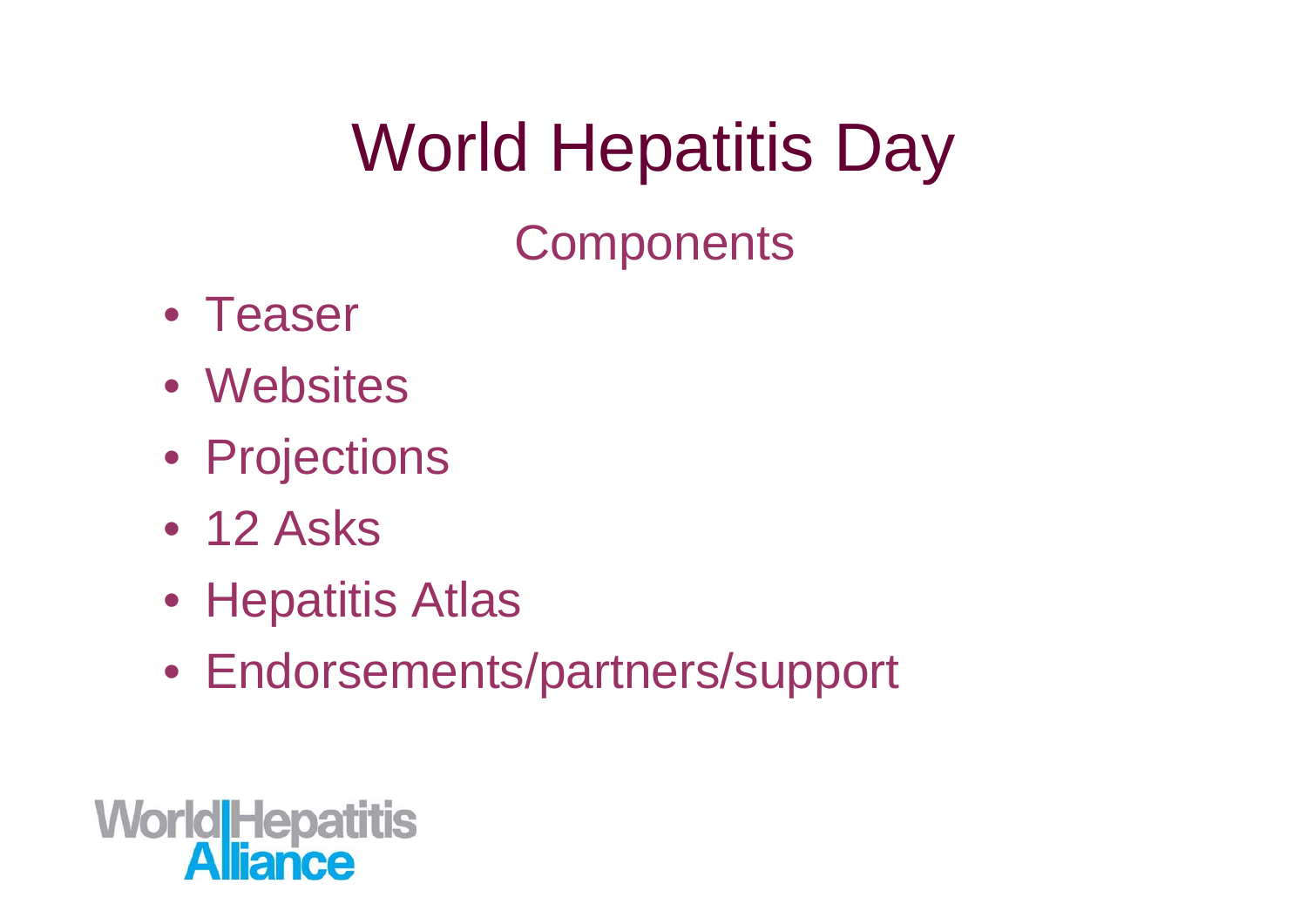- Theme: 1 in 12 people infected with either chronic HBV or chronic HCV
- Aims:

- to provide a focus for countries to do their own messaging

- to ensure WHO endorses the day (May 19th 2008 is the opening day of the WHO General Assembly).

- to persuade WHO to adopt viral hepatitis as one of its key diseases, along with HIV/AIDS, malaria and TB.

- to pressure national governments to adopt 12 key measures to tackle viral hepatitis effectively.

- to improve surveillance of chronic viral hepatitis worldwide.

- to build momentum.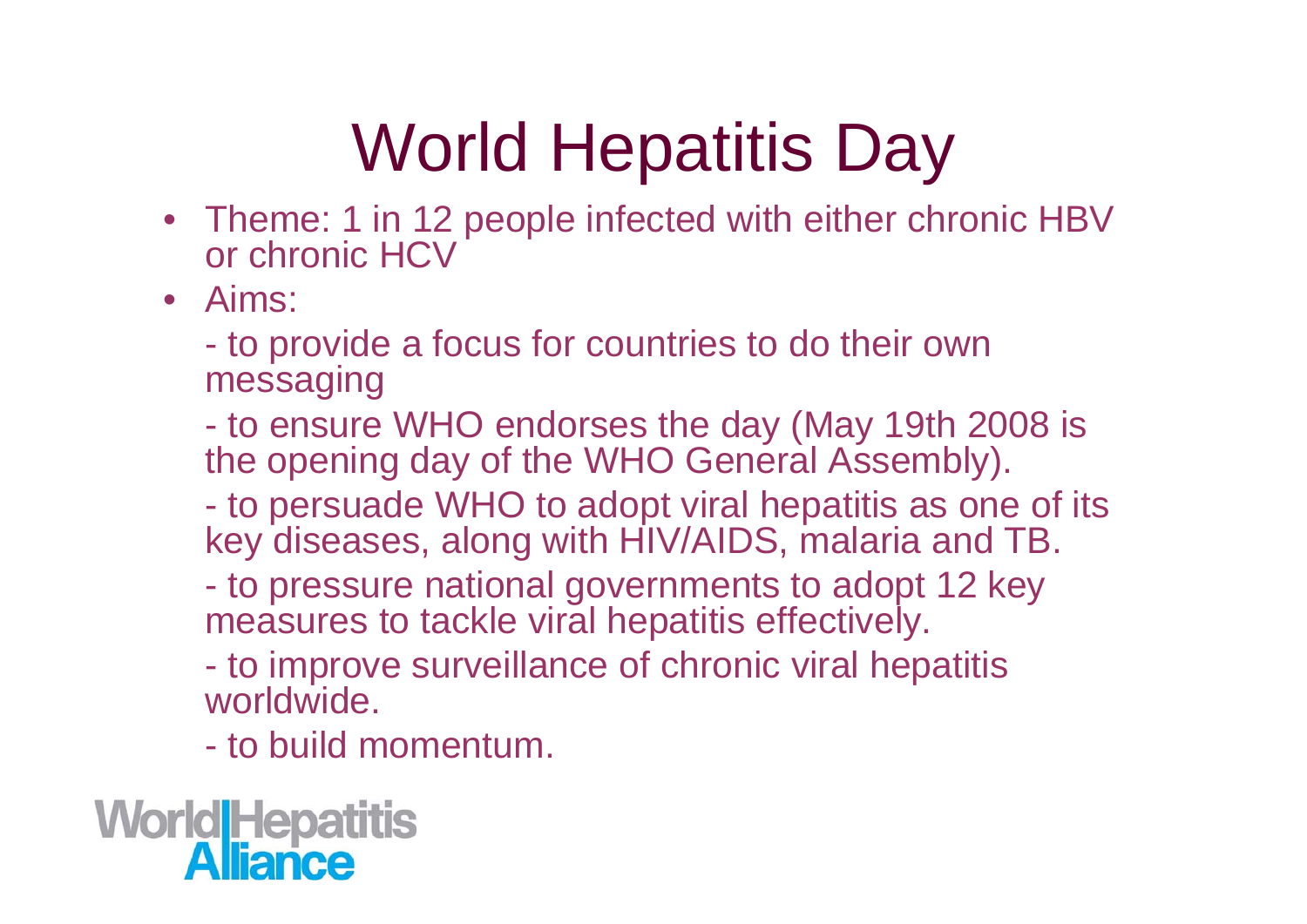### World Hepatitis Day 12 Asks

12 asks are components of a good hepatitis programme to be accepted as commitments by 2012. 6 asks the same across all countries:

- 1. Public recognition of chronic viral hepatitis as an urgent public health issue
- 2. The appointment of an individual to lead Government strategy nationally
- 3. The development of a patient pathway for screening, diagnosis, referral and treatment
- 4. Clear, quantifiable targets for reducing incidence and prevalence
- 5. Clear, quantifiable targets for reducing mortality
- 6. Clear, quantifiable targets for screening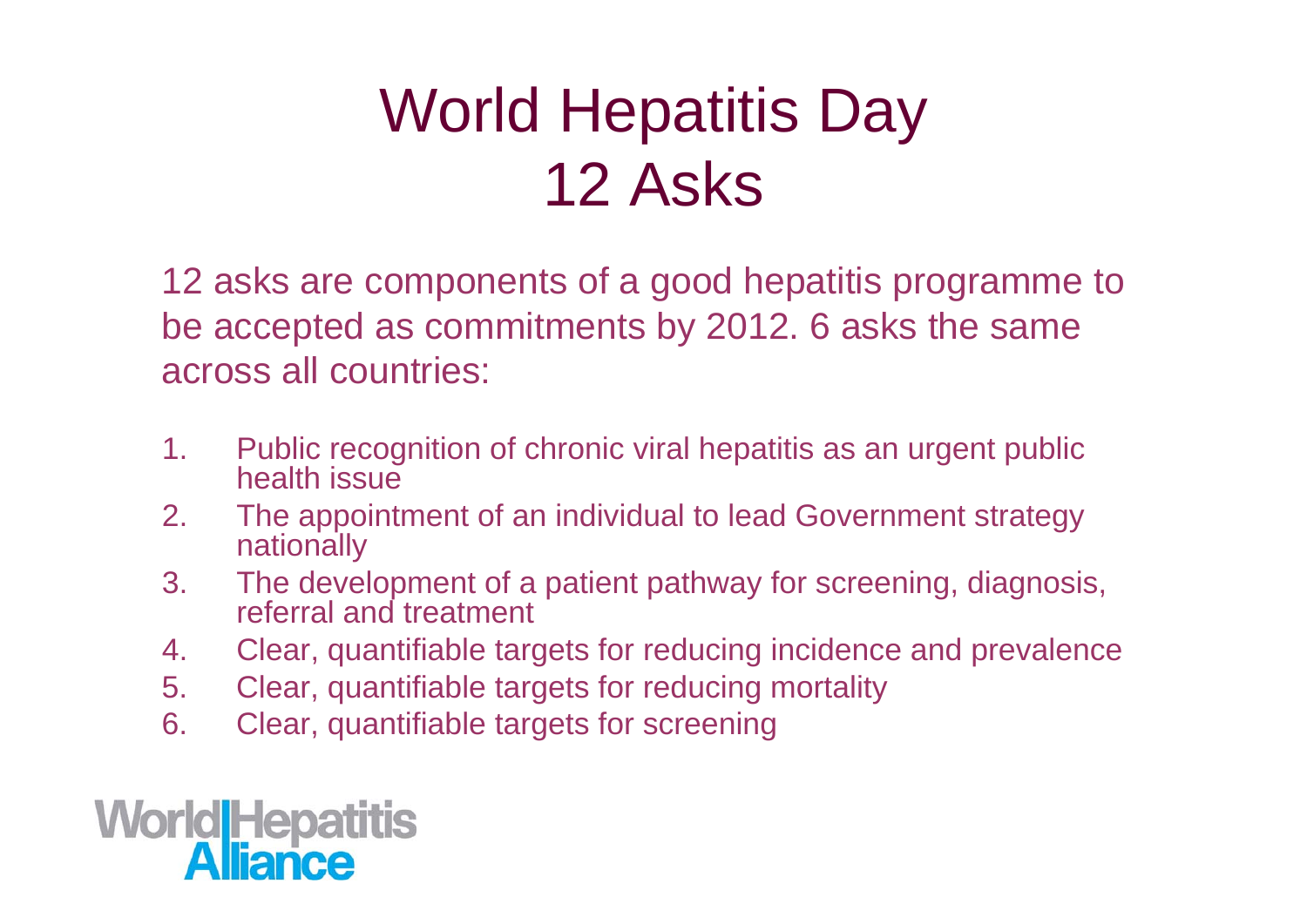### World Hepatitis Day 12 Asks

6 asks depending on circumstances in individual countries:

- Effective surveillance and publication of national incidence and prevalence statistics
- Commitment to examine cases of best practice internationally
- Commitment to work with patient groups in policy design and implementation
- Provision of free and anonymous (or confidential) testing
- A public awareness campaign that alerts people to the issue and is committed to reducing stigma
- Commitment to an ongoing national vaccination programme

Some countries will be early adopters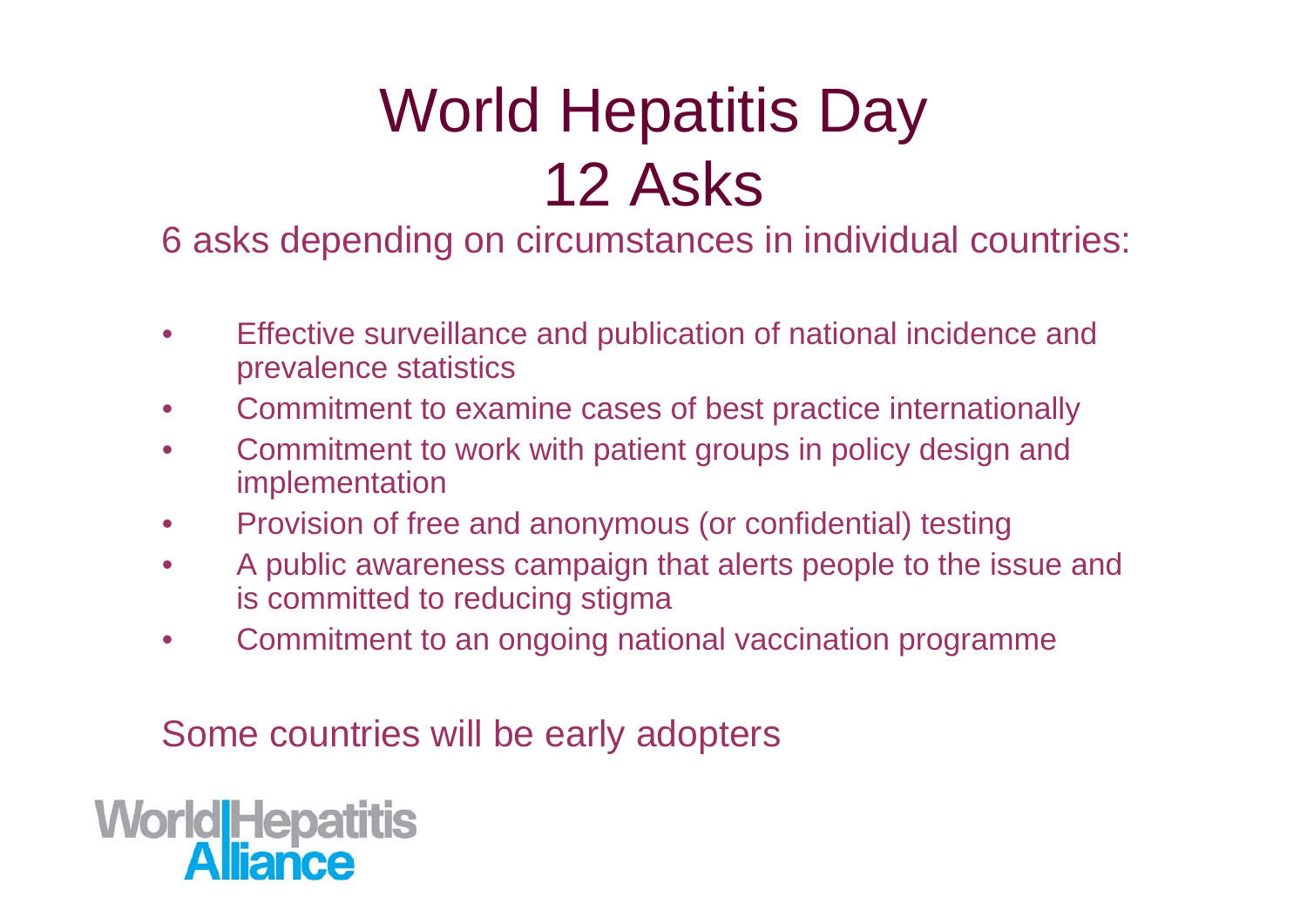### World Hepatitis Day Hepatitis Atlas

- Prevalence, incidence etc of HBV and HCV country by country
- Variety of sources
- Amount/lack of surveillance is itself data
- Examples of best practice
- Ongoing project
- Printed and interactive web-based